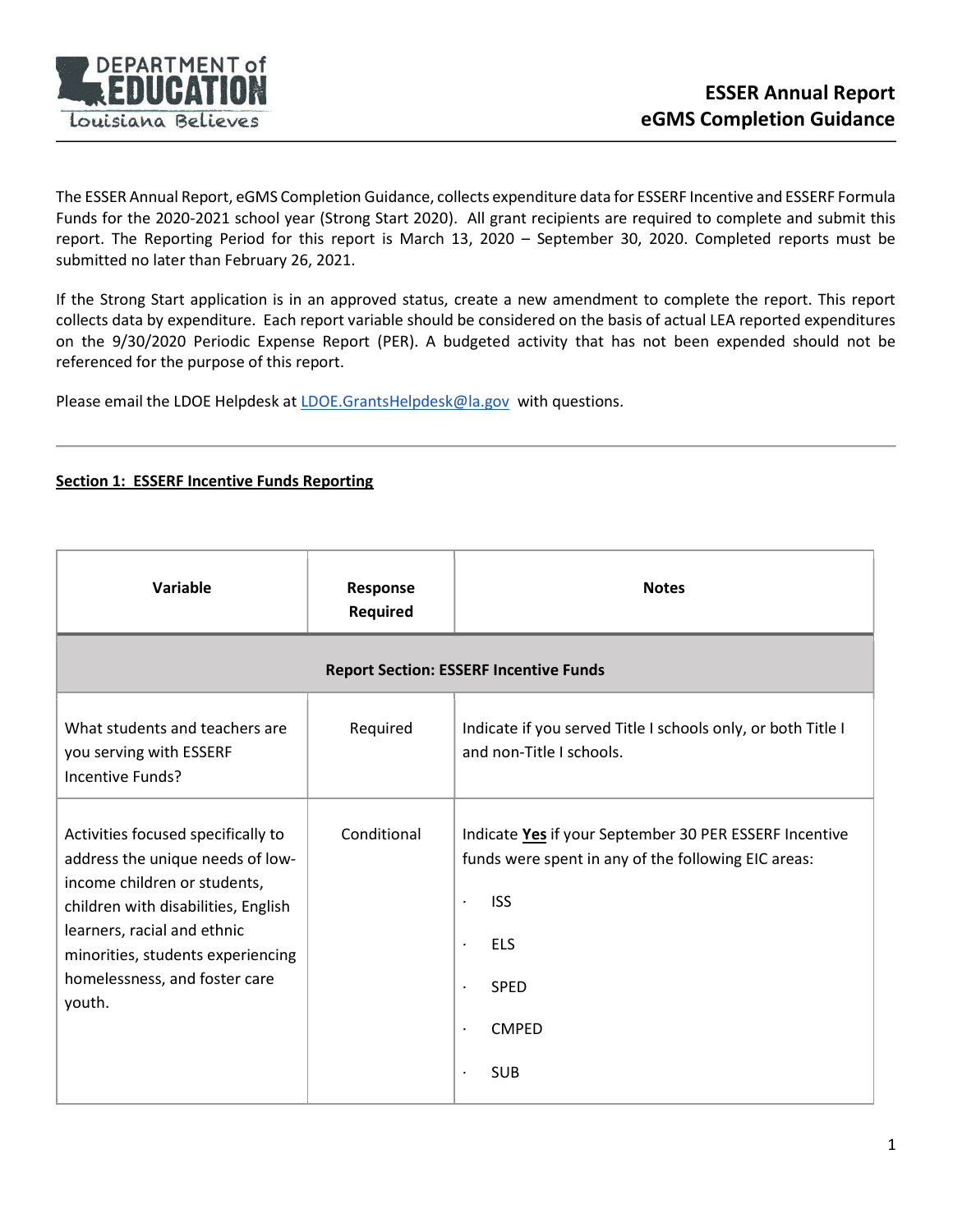

| Other (uses of funds not included<br>above). Please describe. | Conditional                                             | If your September 30 PER ESSRF Incentive funds were<br>spent in any of the following EIC areas, please list the EIC:<br>CRCL<br>$\bullet$<br><b>NCCL</b><br>$\bullet$<br><b>HS</b><br>$\bullet$<br><b>ELS</b><br>$\bullet$<br>SPED<br>$\bullet$<br><b>CMPED</b><br>$\blacksquare$<br>PD<br>$\bullet$<br><b>STAFF</b><br>$\cdot$<br>${\sf EC}$<br>$\blacksquare$<br><b>NPES</b><br>$\bullet$<br><b>NPADM</b><br>$\blacksquare$ |  |  |
|---------------------------------------------------------------|---------------------------------------------------------|-------------------------------------------------------------------------------------------------------------------------------------------------------------------------------------------------------------------------------------------------------------------------------------------------------------------------------------------------------------------------------------------------------------------------------|--|--|
| <b>Report Section: ESSERF Formula Funds:</b>                  |                                                         |                                                                                                                                                                                                                                                                                                                                                                                                                               |  |  |
|                                                               |                                                         |                                                                                                                                                                                                                                                                                                                                                                                                                               |  |  |
| Activities by Uses of Funds<br>Categories                     | Conditional,<br>Numeric, round to<br>the nearest dollar | Reference the September 30 PER and report actual<br>expenditures only.                                                                                                                                                                                                                                                                                                                                                        |  |  |